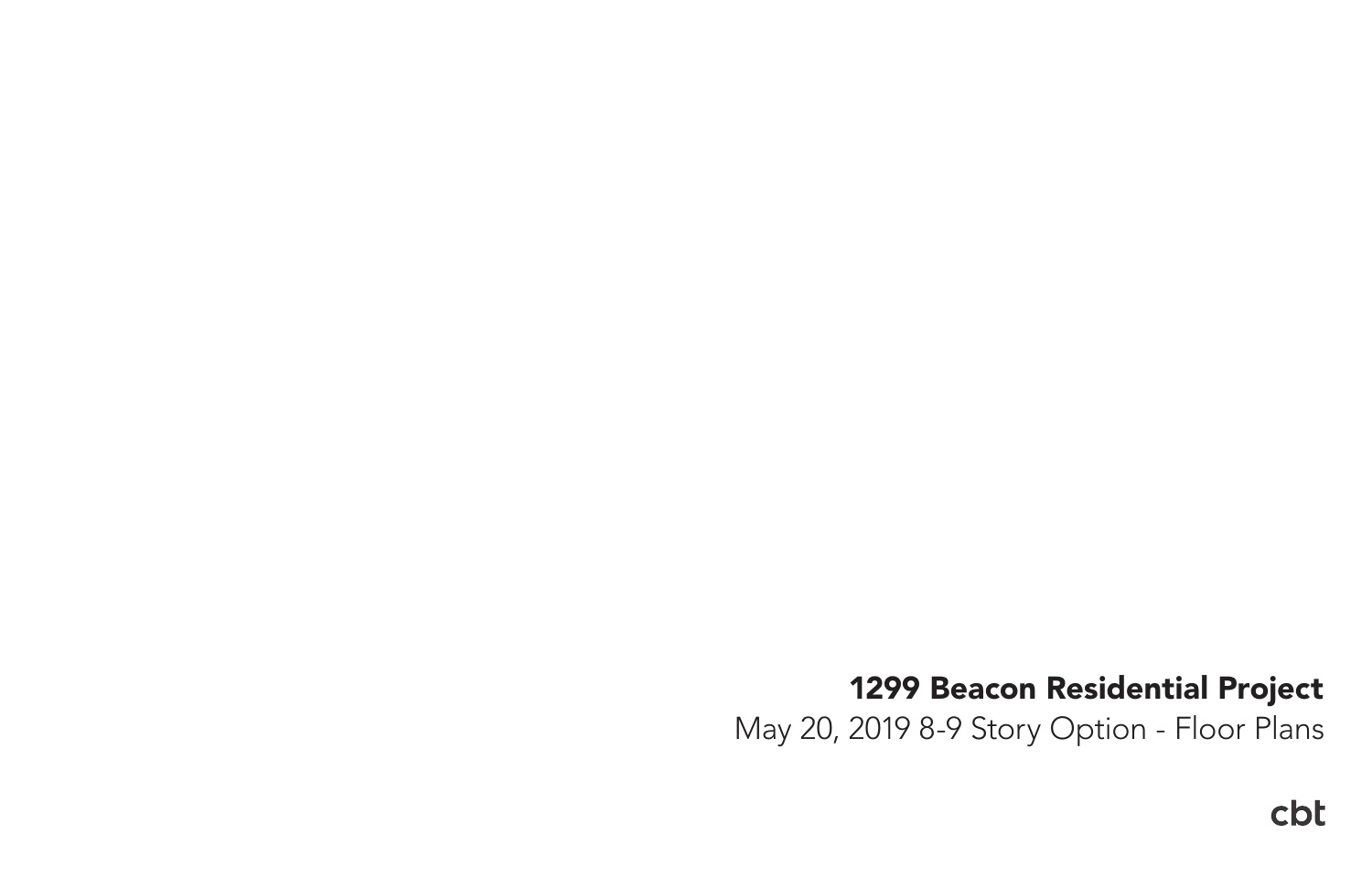

| 0' | . .<br>_ _ |  |
|----|------------|--|

$$
SCALE: 1/16" = 1' - 0"
$$

## Parking Plan - Level P2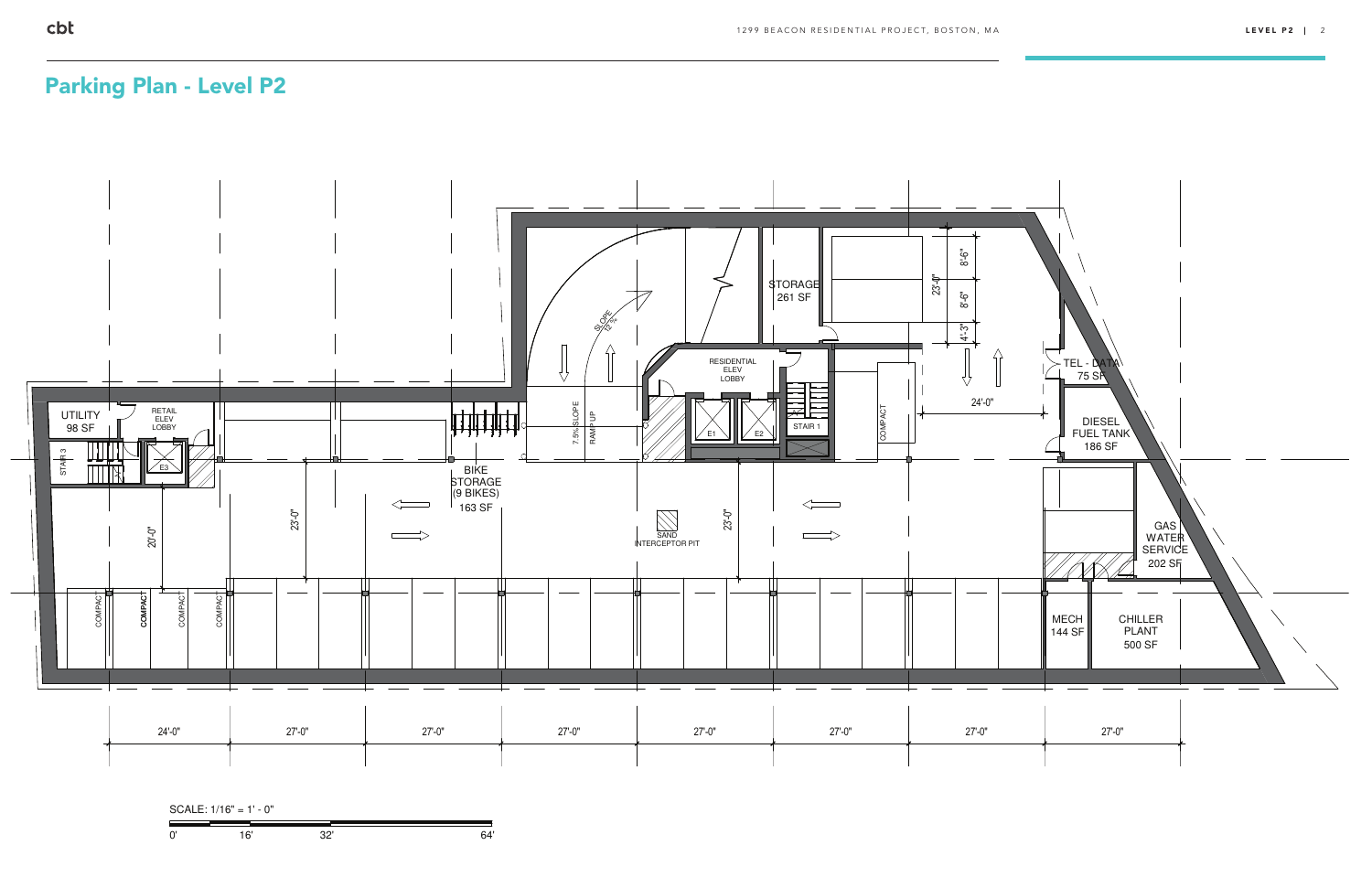

0' 16' 32' 64'

$$
SCALE: 1/16" = 1' - 0"
$$

## Parking Plan - Level P1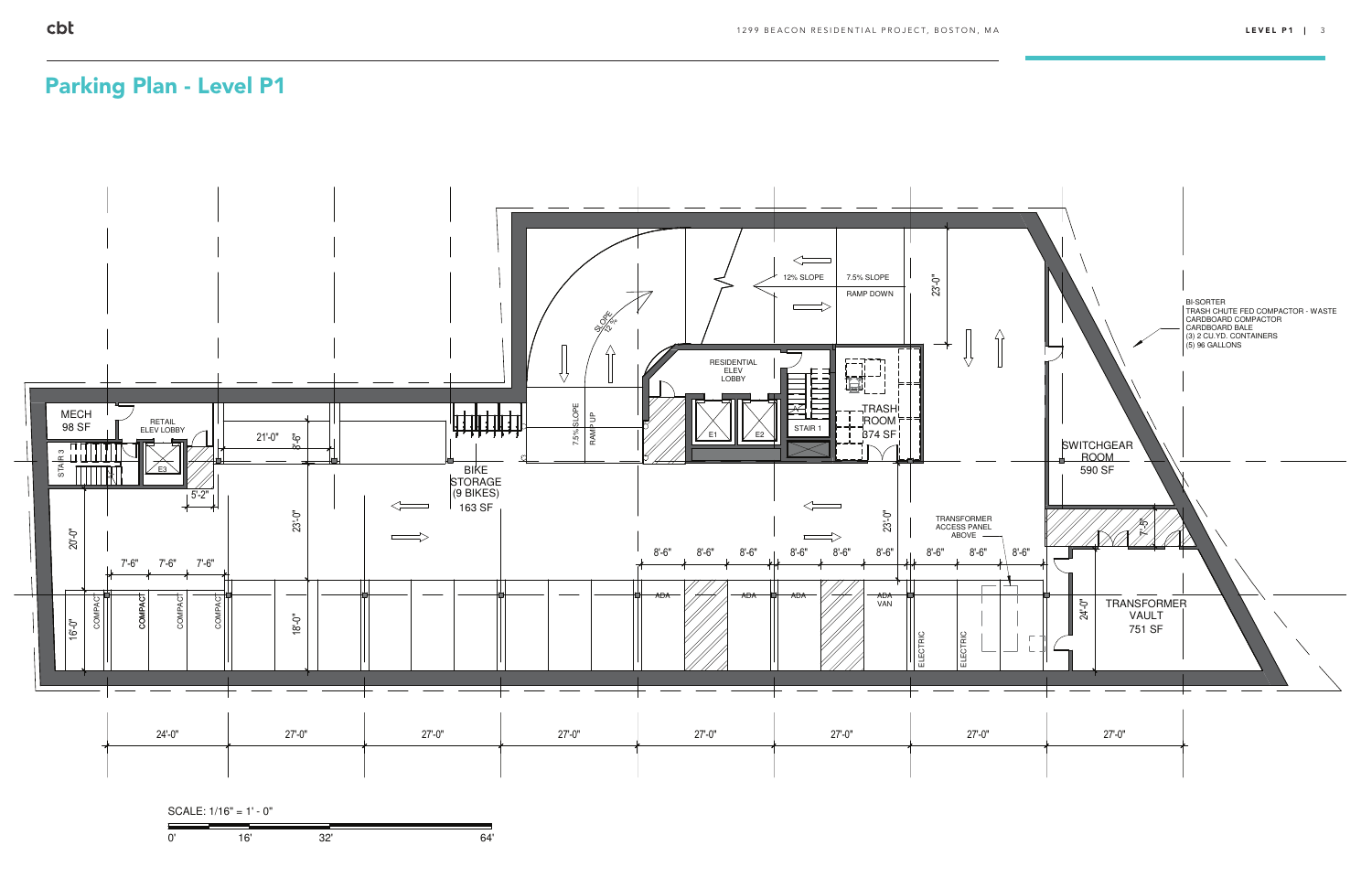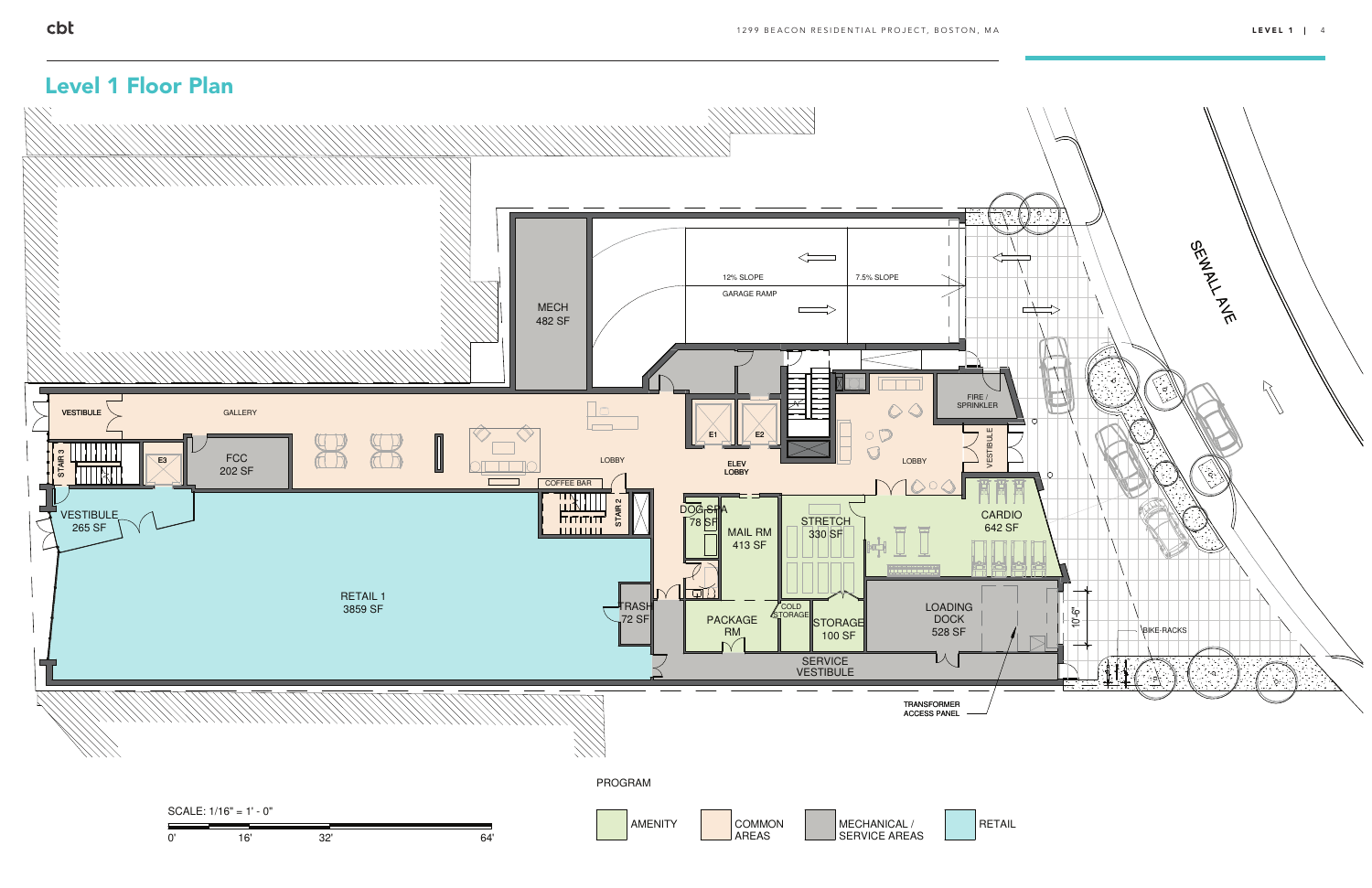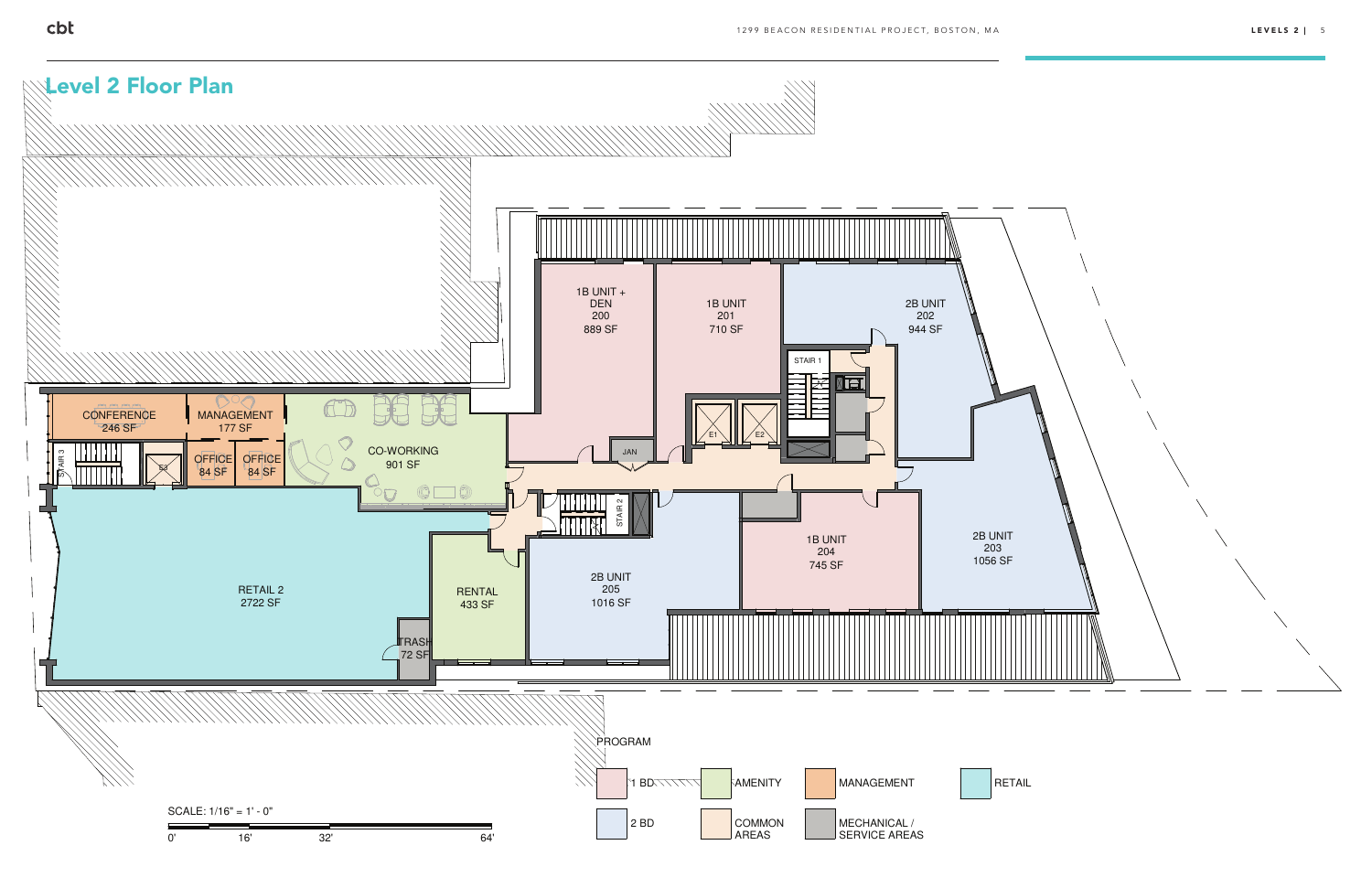

0' 16' 32' 64'

#### 1 BD 2 BD COMMON AREAS MECHANICAL / SERVICE AREAS

SCALE: 1/16" = 1' - 0"

PROGRAM

### Level 3 Floor Plan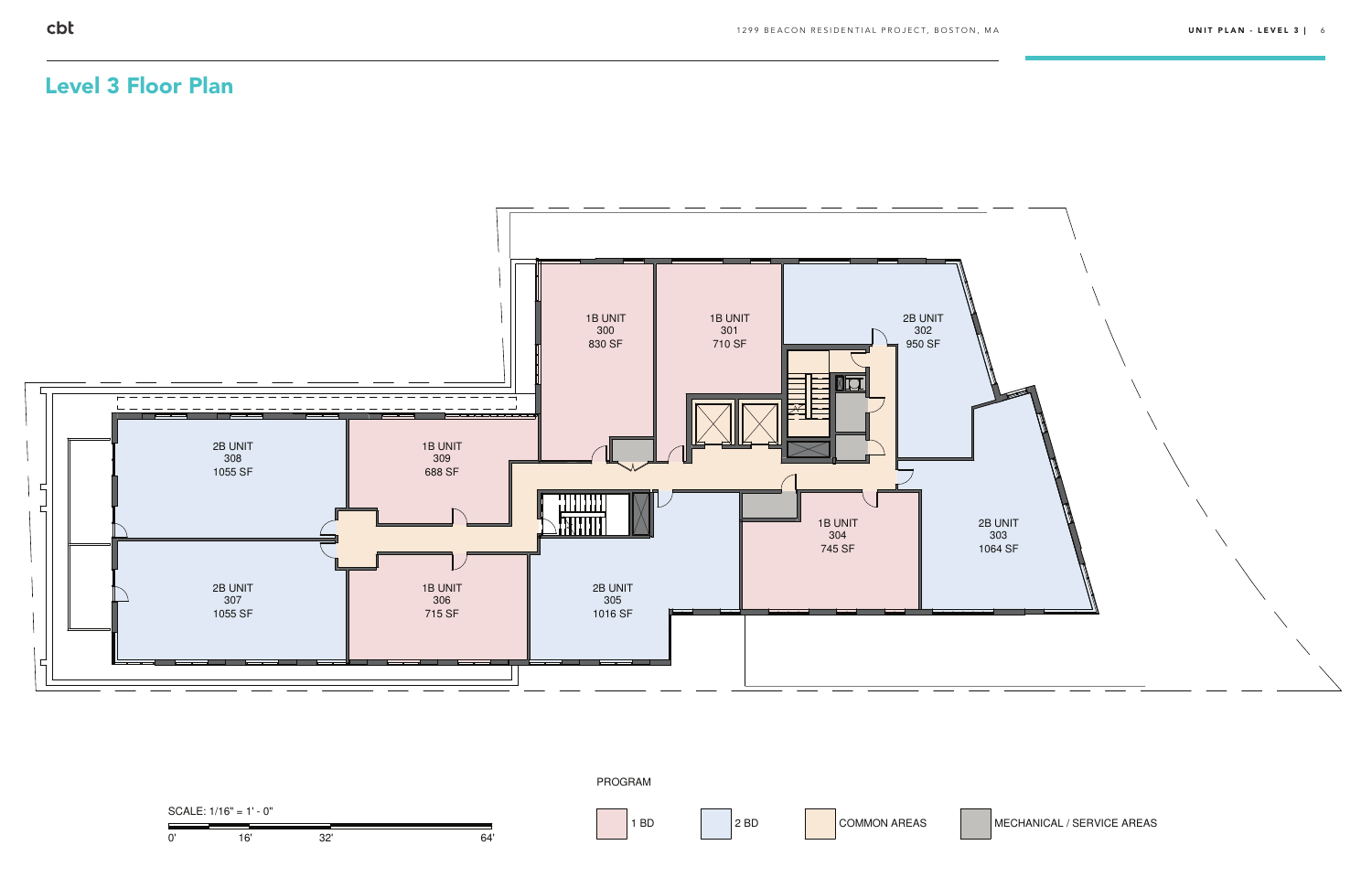

SCALE: 
$$
1/16" = 1' - 0"
$$

\n

| 0' | 16' | 32' | 64' | 1 B |
|----|-----|-----|-----|-----|
|----|-----|-----|-----|-----|

#### 1 BD 2 BD COMMON AREAS MECHANICAL / SERVICE AREAS



### Levels 4-8 Floor Plan